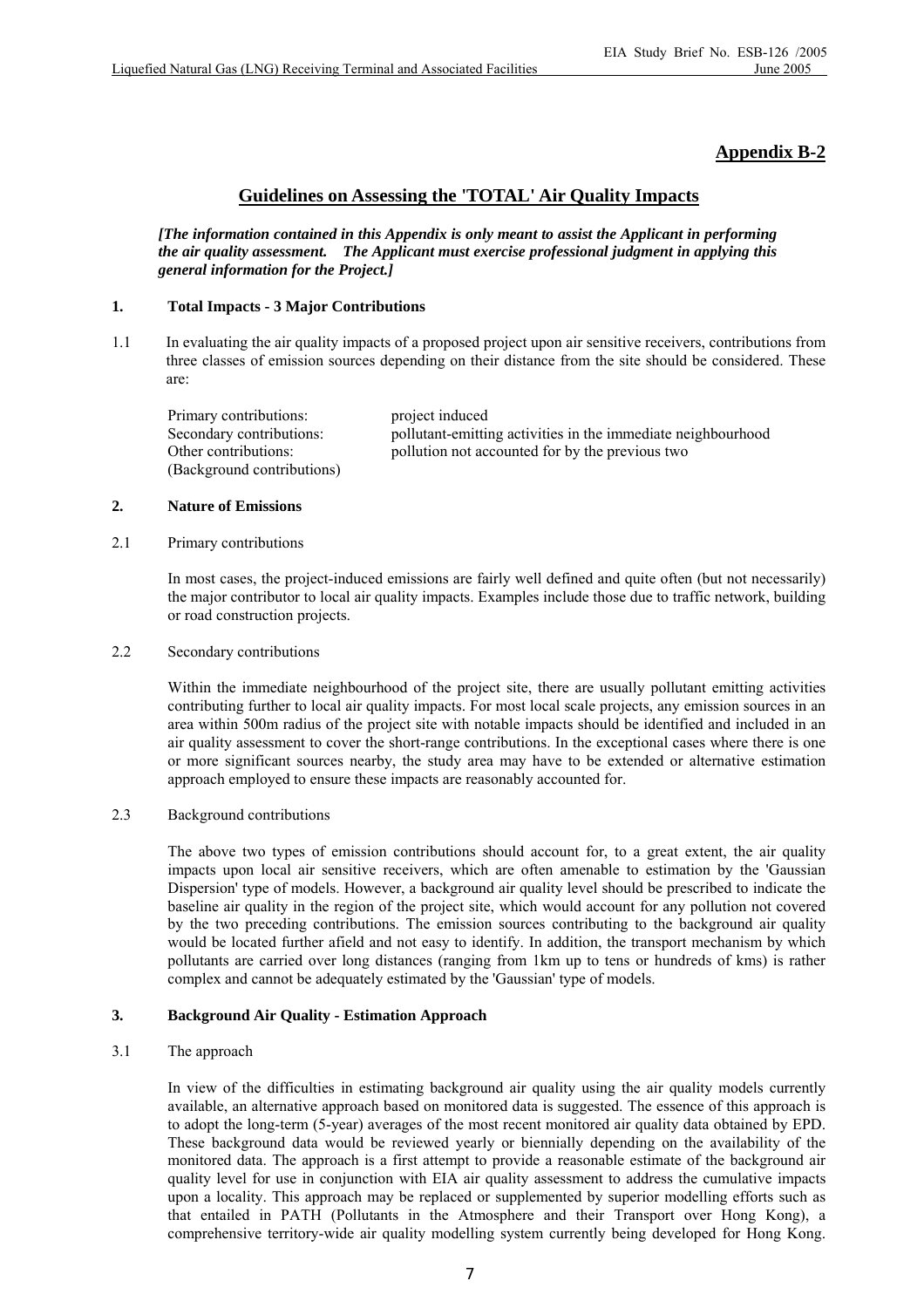Notwithstanding this, the present approach is based on measured data and their long term regional averages; the background values so derived should therefore be indicative of the present background air quality. In the absence of any other meaningful way to estimate a background air quality for the future, this present background estimate should also be applied to future projects as a first attempt at a comprehensive estimate until a better approach is formulated.

## 3.2 Categorisation

 The monitored air quality data, by 'district-averaging' are further divided into three categories, viz, Urban, Industrial and Rural/New Development. The background pollutant concentrations to be adopted for a project site would depend on the geographical constituency to which the site belongs. The categorisation of these constituencies is given in Section 3.4. The monitoring stations suggested for the 'district-averaging'(arithmetic means) to derive averages for the three background air quality categories are listed as follows:

| Urban:                 | Kwun Tong, Sham Shui Po, Tsim Sha Tsui and Central/Western |
|------------------------|------------------------------------------------------------|
| Industrial:            | Kwun Tong, Tsuen Wan and Kwai Chung                        |
| Rural/New Development: | Sha Tin, Tai Po, Junk Bay, Hong Kong South and Yuen Long   |

 The averaging would make use of data from the above stations wherever available. The majority of the monitoring stations are located some 20m above ground.

## 3.3 Background pollutant values

 Based on the above approach, background values for the 3 categories have been obtained for a few major air pollutants as follows:

| <b>POLLUTANT</b> | <b>URBAN</b> | <b>INDUSTRIAL</b> | <b>RURAL/NEW</b><br><b>DEVELOPMENT</b> |
|------------------|--------------|-------------------|----------------------------------------|
|                  |              |                   |                                        |
|                  |              |                   |                                        |
|                  |              |                   |                                        |
|                  |              |                   |                                        |
|                  |              |                   |                                        |

 All units are in micrograms per cubic metre. The above values are derived from 1992 to 1996 annual averages with the exception of ozone which represent annual average of daily hourly maximum values for year 1996.

 In cases where suitable air quality monitoring data representative of the study site such as those obtained from a nearby monitoring station or on-site sampling are not available for the prescription of background air pollution levels, the above tabulated values can be adopted instead. Strictly speaking, the suggested values are only appropriate for long term assessment. However, as an interim measure and until a better approach is formulated, the same values can also be used for short term assessment. This implies that the short term background values will be somewhat under-estimated, which compensates for the fact that some of the monitoring data are inherently influenced by secondary sources because of the monitoring station location.

 Indeed, if good quality on-site sampling data which cover at least one year period are available, these can be used to derive both the long term (annual) and short term (daily / hourly) background values, the latter are usually applied on an hour to hour, day to day basis.

## 3.4 Site categories

The categories to which the 19 geographical constituencies belong are listed as follows:

| <b>DISTRICT</b>   | <b>AIR QUALITY CATEGORY</b> |
|-------------------|-----------------------------|
| Islands           | Rural / New Development     |
| Southern          | Rural / New Development     |
| Eastern           | Urban                       |
| Wan Chai          | Urban                       |
| Central & Western | Urban                       |